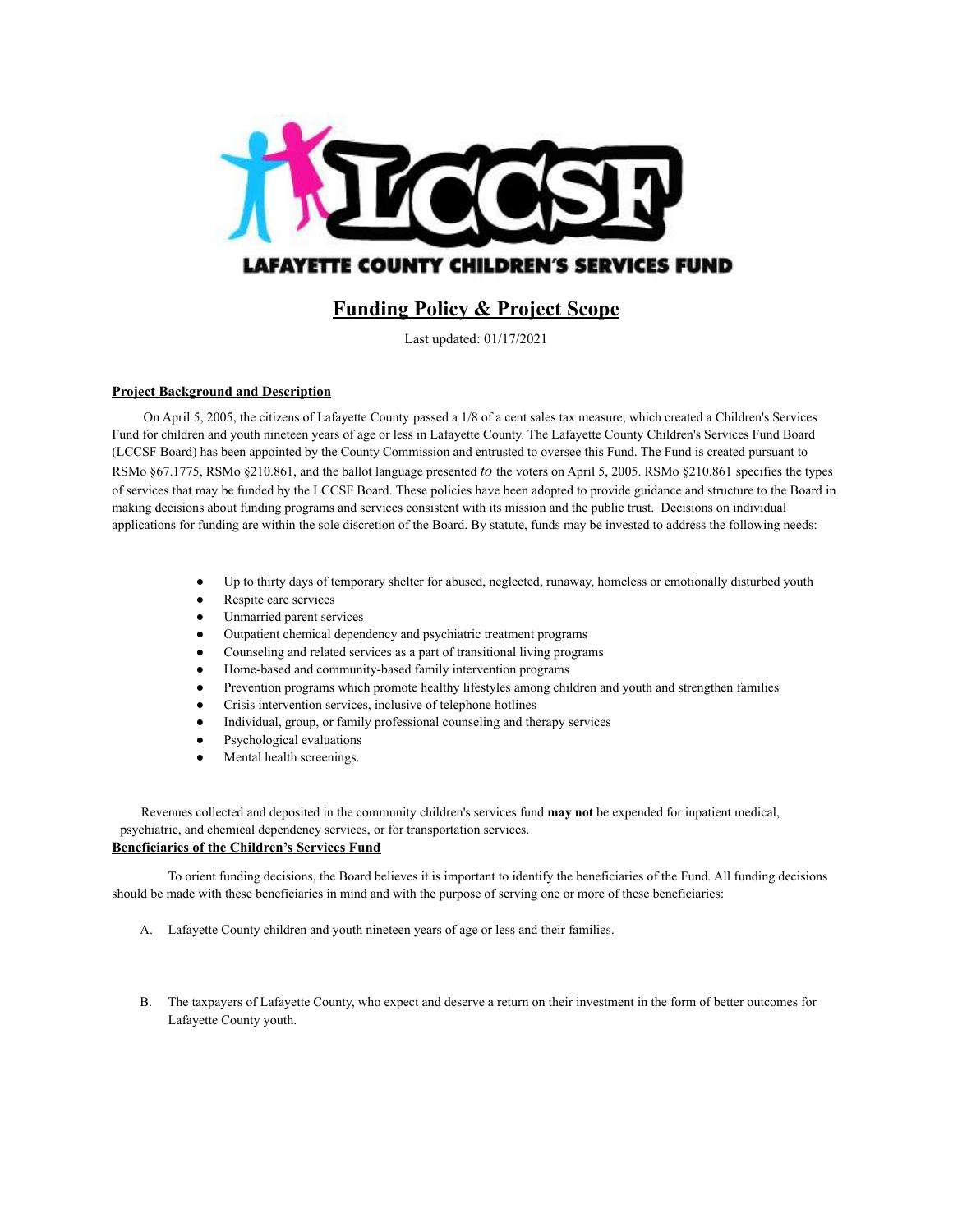C. Other funding providers that serve these same children, youth and families, especially other government funding providers, who provide the Board with an opportunity to match funding sources in order to provide a multiple effect in terms of services provided to our shared, Lafayette County children and youth nineteen years of age or less and their families.

#### **Beneficiaries and Outcomes**

The Board believes that for each funding approval the following three items must be identified *in advance:*

- Identify the beneficiaries;
- Identify the outcomes the agency will achieve;
- Identify how the agency will measure the effectiveness in achieving the desired outcomes.

These three items should be determined in an intentional transparent way with an emphasis on the deployment of evidence-based practices to achieve the desired outcomes. These three items should also form the basis of an outcomes-based budgetary planning process for services to be purchased.

#### **Maximization of Funding and Program Sustainability**

To the greatest extent possible, agencies are required to maximize funding from all other sources. Other funding sources may include, but are not limited to: commercial, federal and state insurers, other federal and state funds, city funds and funding from schools, courts, not-for-profit organizations, private organizations and other direct support. Proposal review processes and contracts for services and programs will specify procedures to monitor good faith efforts to comply with this policy. To reiterate, LCCSF is a funder of last resort.

#### **Fair and Equitable Treatment**

It is the applicant's responsibility to ensure that funding decisions for children, youth and families are made in a fair and equitable way. Application of this principle should inform budgeted dollar amounts for programming efforts, the need for a wait-list program when appropriate, and fair protocols to address imminent safety concerns or other exigent circumstances of those children, youth and families.

# **Funding Goals**

The Board believes that it should invest in meaningful services to children, youth and families in a way that utilizes multiple effective strategies. To that end, the Board intends to invest its funding *appropriated for services* in the following general categories:

- Pilot programs that provide innovative services
- Purchase of services programs
- Pursue match funding opportunities
- Pursue strategic opportunities
- Contingency reserve to support other programs in exigent circumstances

These funding goals should be evaluated and revised as appropriate on a defined, annual basis. The Board should receive input from stakeholders on the stated funding goals and appropriate percentages as part of its annual budget creation process.

# **Examples of Types of Funding Classifications Envisioned**

The Board envisions that the application of the principles expressed in these policies could lead to the appropriate funding of a variety of programs including, but not limited to, the following:

1. Pilot programs: Pilot programs may involve the creation of definitions for a class of children, youth and families, the creation of definitions for evidence-based services, and the creation of techniques to evaluate effectiveness. This may be a collaborative effort with other stakeholders to provide services that can make a meaningful impact on children that are not currently being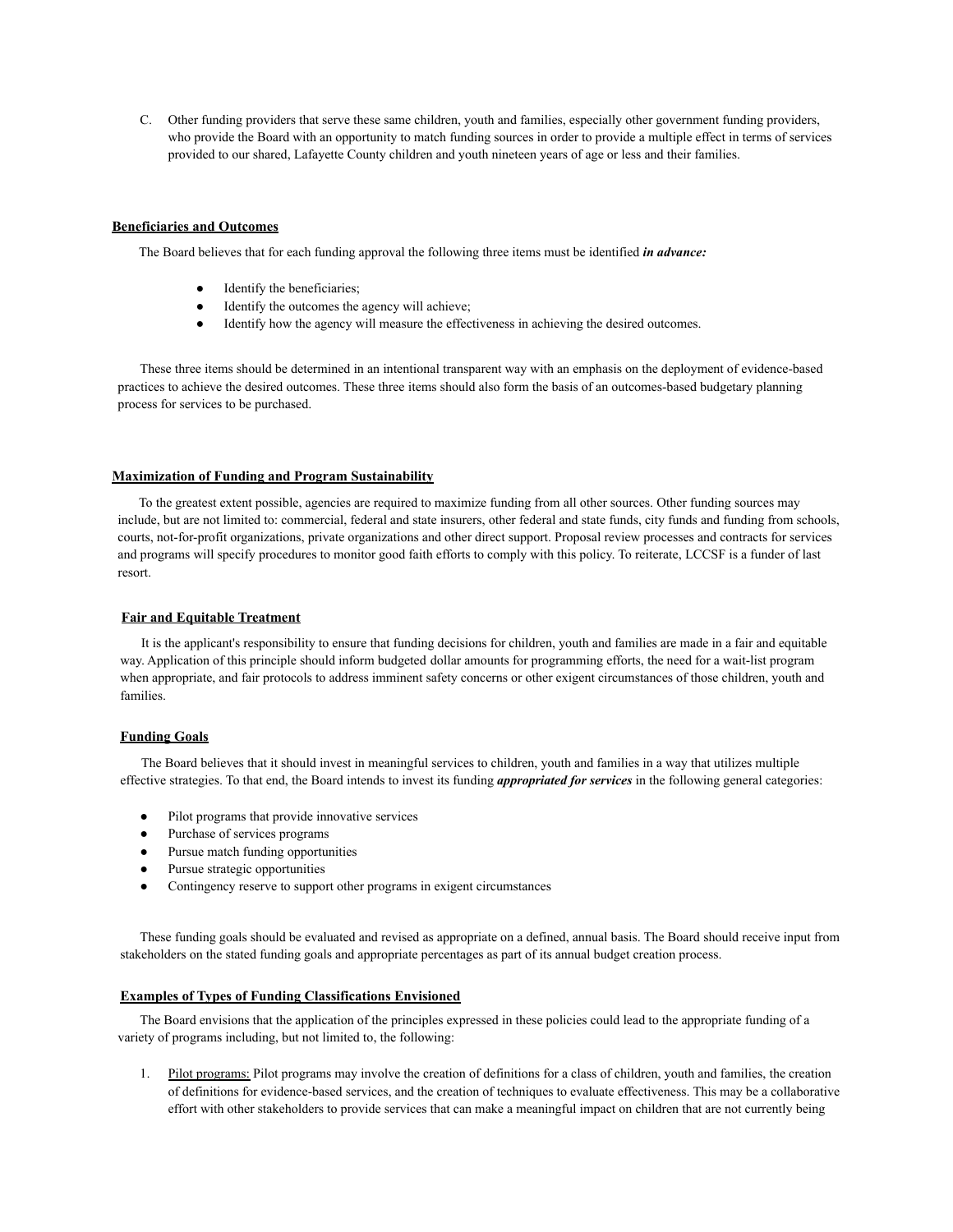provided. These programs could include funding to build capacity among appropriate service providers to provide these new, evidence-based practices.

- a. Pilot programs could be proposed by service providers or by others who have insight into what a potential class of children, youth and families need to improve their outcomes.
- 2. Purchase of Service (POS) programs: These programs would utilize definitions for existing services, outcomes, and effectiveness measures in an effort to expand quality services to reach more children, youth and families.

Care should be taken with POS program initiatives to ensure that the Board is not simply supplanting funding from existing funding sources, but instead is creating a greater number of resources to serve children, youth and families such that, whenever possible, existing funding sources maintain their previous efforts to serve those children, youth and families. These POS programs should:

- a. Empower non-conflicted individuals (referrals from outside the provider agencies) to identify potential children, youth and families.
- b. Have provider-choice as an essential component so that the children and their families get to choose to receive services from similarly-qualified service providers.
- c. Have well-defined, evidence-based services.
- d. Have multiple, qualified providers to perform said services.
- e. Have established units of service.
- f. Have established costs per unit of service.
- g. Have effective evaluation mechanisms to ensure quality and outcome measurement.

Providers should document time ethically and in accordance to Medicaid standards and fill out the provided Purchase of Service Monthly Invoice adequately, or there will be no reimbursement for services. Additional requirements or guidelines for Purchase of Service(s) will be laid out in an agreement between agency and Lafayette County Children's Services Fund. Providers must be willing to participate in any evaluation efforts.

- 3. Match funding programs: These programs would involve a partnership with another funding source to provide match funding for the procurement of services. This could be done either as a pilot program or to leverage resources to purchase services that have already been defined by alternative funding sources. Care should be taken with match funding program initiatives to ensure that the Board is not simply supplanting funding from existing funding sources, but instead is creating a greater number of resources to serve children, youth and families such that, whenever possible, existing funding sources maintain their previous efforts to serve the same children, youth and families.
	- a. Match programs should provide an incentive for others to bring match dollar program ideas to the Board for funding part of a match. In this way, the Board should seek to leverage the smart, capable, and imaginative talent in Lafayette County to maximize its ability to reach children in need.
- 4. Service Delivery: The agency will perform the services and activities as set forth in the application and contract agreement. LCCSF shall utilize the application and contract to monitor service delivery and program expenditures. LCCSF reserves the right to assess the satisfaction and engagement of clients served by the agency through surveys.

## **Availability of Funds**

Payments underfunding agreements are dependent upon the availability of funds or as otherwise determined by the LCCSF Board. Funding agreements can be terminated if funding becomes unavailable in whole or in part, or for cause shown, and the LCCSF Board shall have no obligation to continue payment. Submittal of an application for funding is a specific acknowledgement and acceptance of LCCSF's right to terminate a funding agreement before its anticipated completion date. No funded agency shall have any expectation of continued funding, and no process rights are generated by LCCSF's agreement to provide funding.

# **APPROVALAND AUTHORITY TO PROCEED**